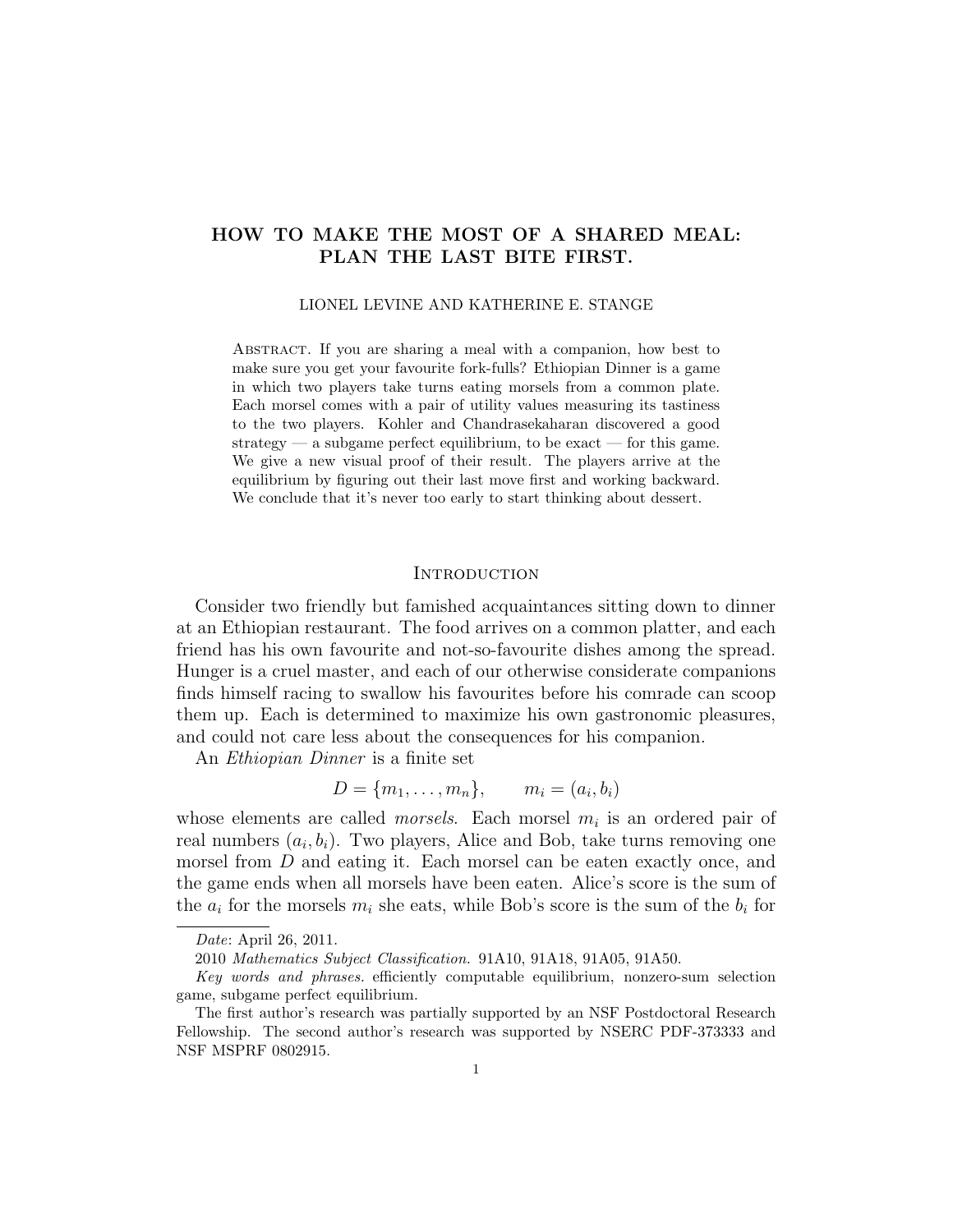the morsels  $m_i$  he eats. We assume that the players' preferences are totally ordered, that is,  $a_i \neq a_j$  and  $b_i \neq b_j$  for  $i \neq j$ .

In such a game, the players are not adversaries; in fact, the game may end quite peaceably and successfully for both players if they have dissimilar tastes. The question we are interested in is this: if a player acts rationally to maximize her own score, and assumes that her meal partner does the same, what should be her strategy?

Eating your favourite morsel on the first move of an Ethiopian Dinner is not necessarily a good strategy. For example, if the dinner is

$$
D = \{(1, 2), (2, 3), (3, 1)\},\
$$

then Alice's favourite morsel is (3, 1). If she takes this morsel first, then Bob will take  $(2, 3)$ , leaving Alice with  $(1, 2)$  for a total score of 4. Instead Alice should snag  $(2,3)$  on the first move; after Bob takes  $(1,2)$ , Alice can finish up with (3, 1) for dessert and a total score of 5.

If deciding on the first move in an Ethiopian Dinner appears complicated, the last move is a different matter. The subject of this paper is a strategy discovered by Kohler and Chandrasekaharan  $[6]$ , which we call the *crossout* strategy. Its mantra is:

"Eat your opponent's least favourite morsel on your own last move."

To arrive at this strategy, each player reasons informally as follows: My opponent will never choose her least favourite morsel, unless it is the only one left; therefore, unless this is my last move, I can safely save my opponent's least favourite morsel for later.

This reasoning predicts that if, say, Bob has the last move of the game, then Bob's last move will be to eat Alice's least favourite morsel. Because this is a game of perfect information, both players can use this reasoning to predict with certainty the game's last move. We now cross out Alice's least favourite morsel from the dinner  $D$  to arrive at a smaller dinner  $D'$ in which Alice has the last move. The same reasoning now implies that on her last move, Alice will eat Bob's least favourite morsel in  $D'$ . We then cross out Bob's least favourite morsel from  $D'$  and proceed inductively, alternately crossing out Alice's least favourite and Bob's least favourite among the remaining morsels until all morsels have been crossed out. The crossout strategy is to eat the *last* morsel to be crossed out.

What makes a strategy good? To convert the informal reasoning above into a proof that crossout is a "good" strategy, we need to define what makes a strategy good! The appropriate notion of good strategy depends on the class of games one is considering. Ethiopian Dinner is a nonzero-sum game: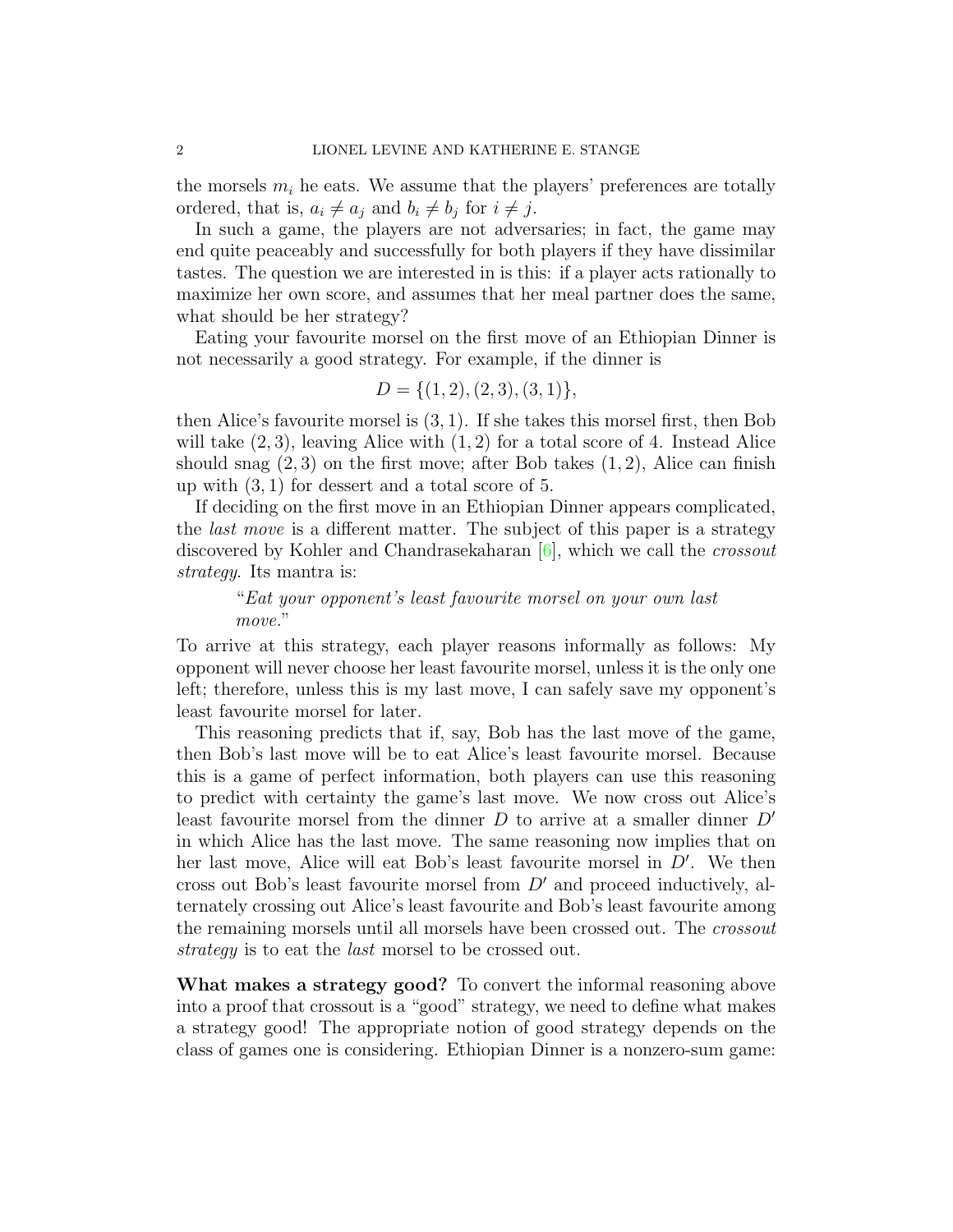

<span id="page-2-0"></span>FIGURE 1. Plot of the score pairs for all possible outcomes of a permutation dinner D of size 14. The large red dot  $\bullet$  at upper right represents the score Alice and Bob receive if they both play the crossout strategy. The orange dots • represent scores for strategy pairs of the form  $(s, c)$  for s arbitrary: these are all of the outcomes Alice can obtain playing against Bob's crossout strategy. According to Theorem [1,](#page-3-0) among these outcomes she does best when she herself plays crossout. Black dots represent the outcomes of all other strategy pairs. Produced using Sage Mathematics Software [\[10\]](#page-16-1).

one player's gain may not be the other's loss. In such a game, the basic requirement of any pair of good strategies (one for Alice, one for Bob) is that they form a Nash equilibrium, which means that neither player can benefit himself by changing strategies unilaterally.

A Nash equilibrium represents a stable, predictable outcome: Alice can declare, "I am playing my equilibrium strategy, and you'd do best to play yours." If Bob responds rationally by playing his own equilibrium strategy, then both players know how the game will turn out.

A game may have many equilibrium strategy pairs, some with better outcomes than others, so one tends to look for equilibria with further desirable properties. Which properties again depends on the class of games being considered. In the lingo of game theory, Ethiopian Dinner is a perfectinformation non-cooperative game in extensive form. That is, both players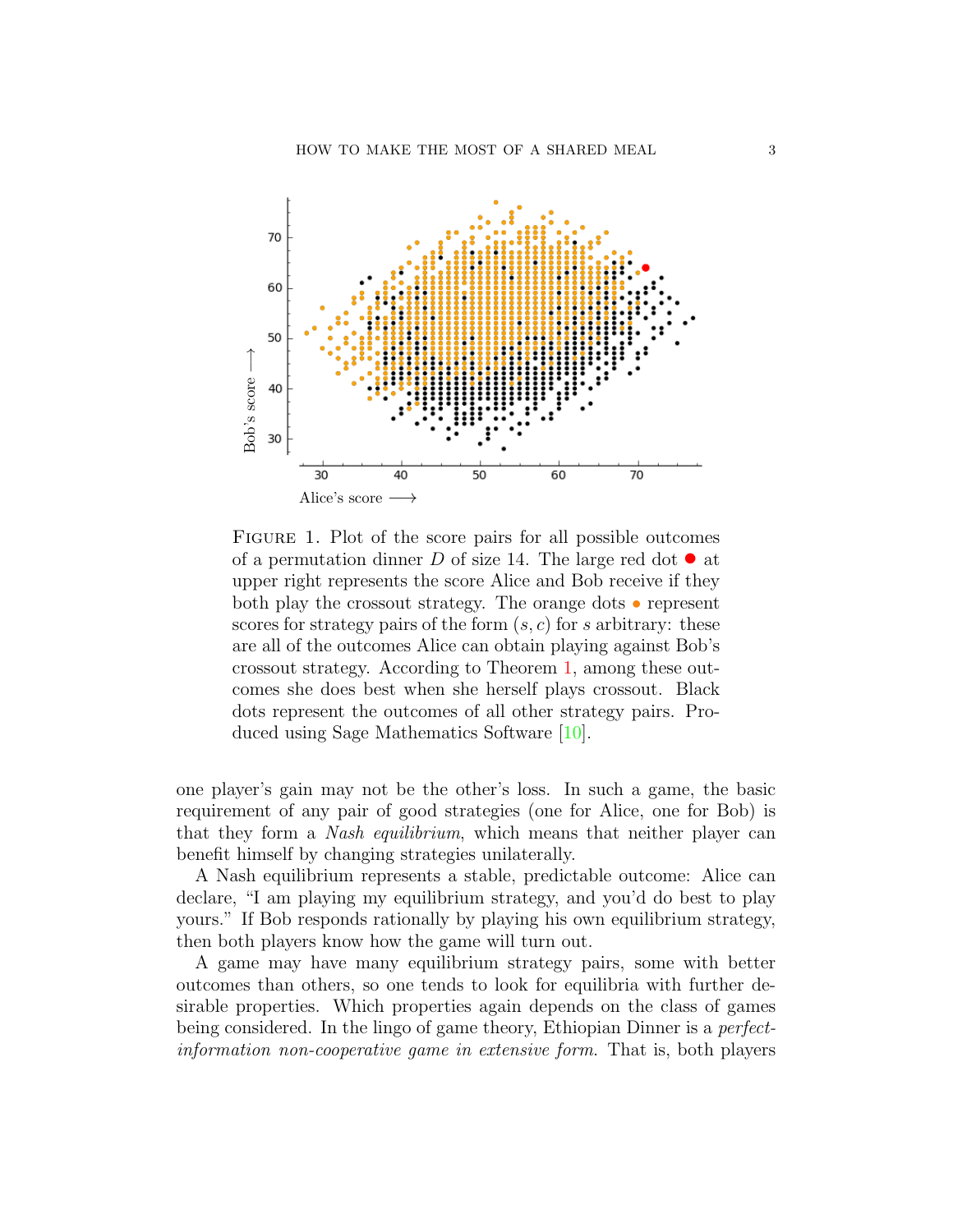know the values  $a_1, \ldots, a_n$  and  $b_1, \ldots, b_n$  (perfect information); the players may not bargain or make side deals (non-cooperative); and the players alternate making moves (extensive form).

Non-cooperative games model situations in which the players have no way of communicating (perhaps our dinner guests don't speak a common language?) or are forbidden to collude. For instance, airlines are forbidden by law from colluding to fix prices. Colluding to fix the outcome of a meal is still legal in most countries, but Alice might nevertheless be dissuaded by cultural taboo from making propositions like "If you pay me fifty cents I promise not to eat any more spinach."

An Ethiopian Dinner with  $n$  morsels is certain to end in  $n$  moves. A widely accepted notion of a good strategy for games of this type (perfect information, non-cooperative, extensive form, finite length) is the subgame perfect equilibrium. This is a refinement of the Nash equilibrium which requires that the strategies remain in equilibrium when restricted to any subgame. In our case, a subgame is just a subdinner consisting of a subset of the morsels, with the same player moving last. A subgame perfect equilibrium is robust in the sense that even if one player, say Bob, makes a "mistake" on a particular move by deviating from his equilibrium strategy, Alice can confidently continue playing her equilibrium strategy because the same strategy pair is still an equilibrium of the resulting subgame. See, e.g.,  $[8]$  and  $[9]$  for background on these concepts.

Let c be the crossout strategy described above for Ethiopian Dinner. We will give a new proof of the following theorem, which is due to Kohler and Chandrasekaharan [\[6\]](#page-16-0).

# <span id="page-3-0"></span>**Theorem 1.** The pair  $(c, c)$  is a subgame perfect equilibrium.

In other words, if Alice plays crossout, then Bob cannot benefit himself by playing a different strategy; and vice versa.

Figure [1](#page-2-0) illustrates Theorem [1](#page-3-0) in the case of a particular permutation dinner, that is, a dinner of the form

$$
D = \{(1, b_1), (2, b_2), \ldots, (n, b_n)\}
$$

where  $b_1, \ldots, b_n$  is a permutation of the numbers  $1, \ldots, n$ . Each dot in the figure represents the outcome of a strategy pair, with Alice's score plotted on the horizontal axis and Bob's score on the vertical axis, for the following permutation dinner of size 14:

$$
D = \{(1,6), (2,14), (3,10), (4,3), (5,7), (6,5), (7,9), (8,8), (9,4), (10,13), (11,12), (12,11), (13,2), (14,1)\}.
$$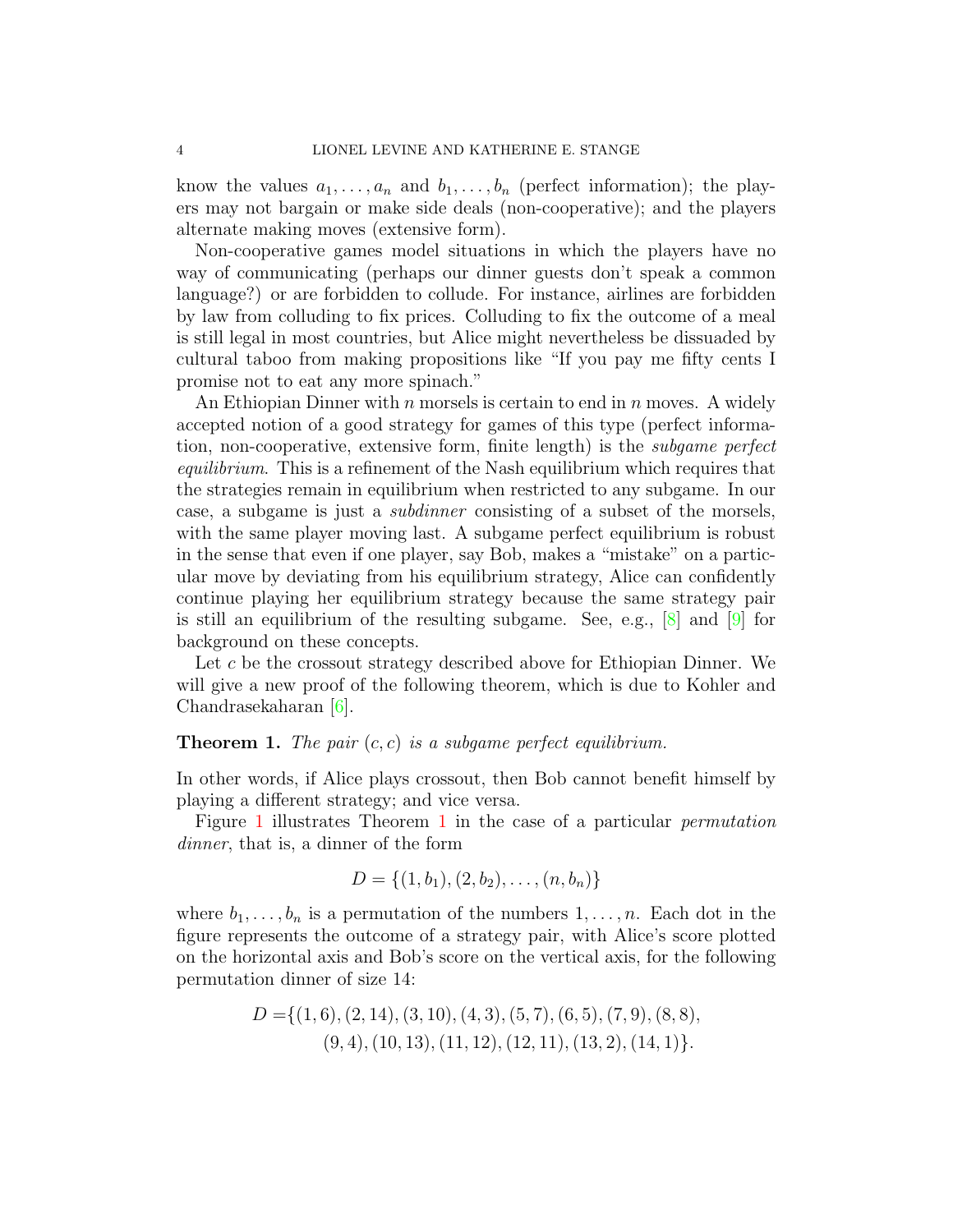To visualize Theorem [1,](#page-2-0) note that the large red dot  $\bullet$  in Figure 1, which represents the outcome when both players play crossout, is rightmost among all possible outcomes achievable by Alice given that Bob plays crossout (such outcomes are indicated by orange dots •).

Crossout is an efficiently computable equilibrium. In games arising in the real world, for instance in evolutionary dynamics and in economics, the appeal of the Nash equilibrium concept is twofold. First, it can explain why we observe certain strategies and not others. Second, even in the case of a game that has multiple equilibria and lacks a well-defined "best" outcome, knowing an explicit equilibrium provides certainty. Alice simply announces her intention to play crossout, refers Bob to the proof of Theorem [1](#page-3-0) and trusts that his own best interest compels him to follow suit. What might have been a tense evening with an unpredictable outcome becomes a more relaxed affair in which each player can predict in advance which morsels she will be gobbling up.

To reap these benefits, the players must be able to compute an equilibrium pair, not just know that one exists! A recent strand of research, popularized by the slogan "if your laptop can't find it, then, probably, neither can the market," has explored the tendency for equilibria to be extremely difficult to compute  $[4]$ . The general existence proof for subgame perfect equilibria  $[8]$ , VIII.2.10] uses a backward induction from the last move: if converted naively into an algorithm, it would seem to require searching through all possible move sequences in order to find an equilibrium. This kind of brute force search is typically out of the question even for games of moderate size. (For example, an Ethiopian Dinner of  $n$  morsels has  $n!$  possible move sequences.) For this reason, it is always interesting to identify special classes of games that have efficiently computable equilibria. The crossout equilibrium for Ethiopian Dinner is an example: if both players play the crossout strategy, then they eat the morsels in reverse order of the crossouts. In this case, the entire move sequence of the dinner can be worked out in the order  $n \log n$ time it takes to sort the two lists  $a_1, \ldots, a_n$  and  $b_1, \ldots, b_n$ .

# PROOF OF EQUILIBRIUM

Dinners and strategies. A *dinner* is a finite set of morsels

$$
D = \{m_1, \ldots, m_n\}.
$$

Each morsel  $m \in D$  comes with a pair of real numbers  $u_A(m), u_B(m)$  representing its utility to Alice and Bob. We often write  $m$  as an ordered pair,

$$
m=(u_A(m),u_B(m))\,.
$$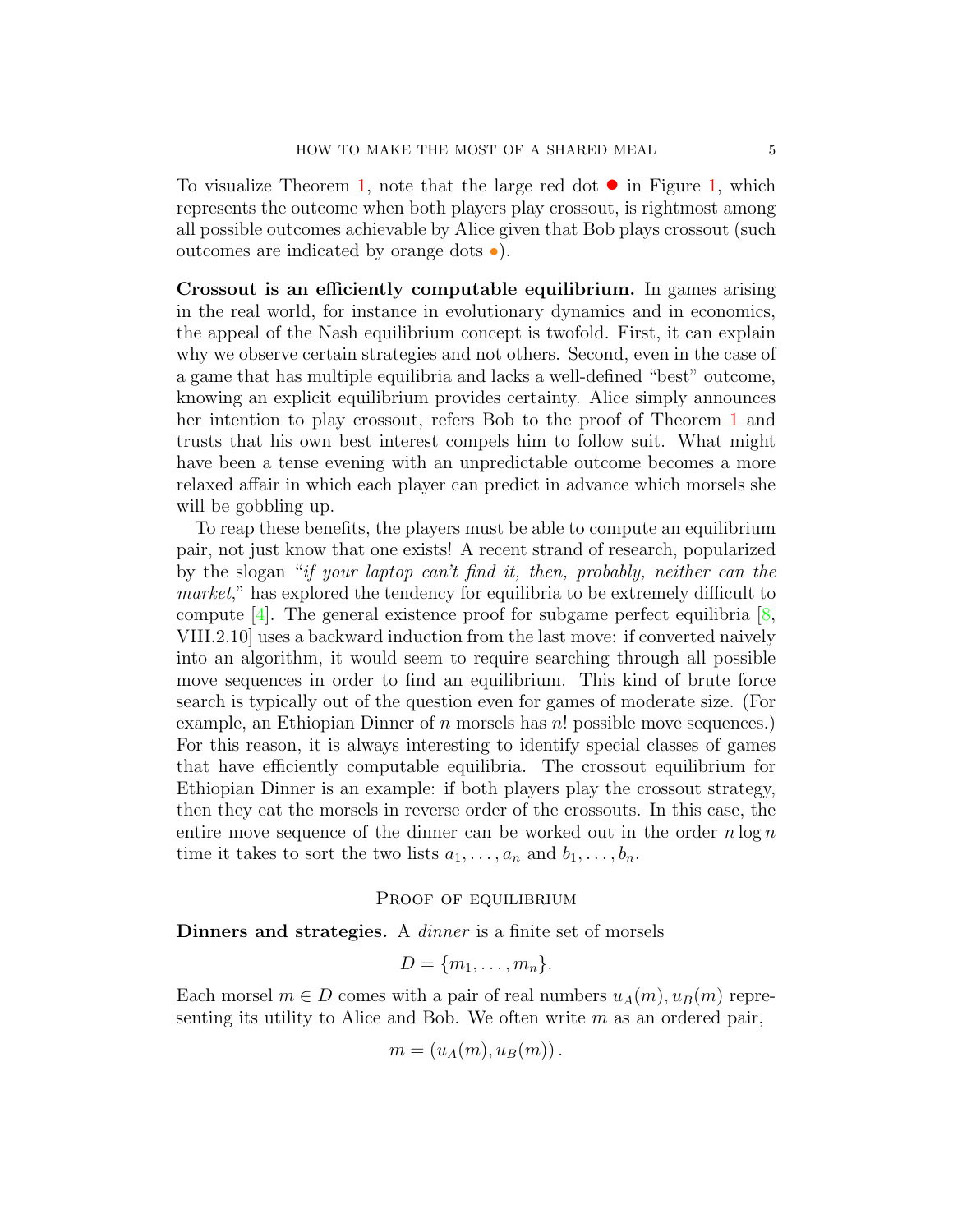We adopt the convention that *Bob has the final move* by default. Since moves alternate, the first move is determined by the parity of  $n$ : Alice has the first move if n is even, and Bob has the first move if n is odd.

A strategy is a map assigning to any non-empty dinner D a morsel  $s(D) \in$ D to be eaten by the first player. Suppose that  $P \in \{\text{Alice, Bob}\}\$ is a player, D is a dinner, and that P plays strategy s. If it is  $P$ 's turn to move, he selects morsel  $s(D)$  and receives payoff  $u_P(s(D))$ . The remaining dinner is  $D-s(D)$ , with his opponent to move. Suppose his opponent plays strategy t. Play continues in this manner, and the *score*  $v_P^D(s, t)$  of player P is defined by the recurrence

<span id="page-5-0"></span>
$$
v_P^D(s,t) = \begin{cases} v_P^{D-s(D)}(s,t) + u_P(s(D)) & \text{if } P \text{ plays first in } D, \\ v_P^{D-t(D)}(s,t) & \text{if } P \text{ plays second in } D, \\ 0 & \text{if } D = \emptyset. \end{cases}
$$
 (1)

where for  $m \in D$ , the dinner  $D - m$  denotes D with morsel m removed. Since D has finitely many morsels, equation [\(1\)](#page-5-0) defines  $v_P^D(s, t)$  uniquely.

Our convention in denoting a player's score is that his own strategy is always the first listed in the ordered pair.

Formally, we can regard Ethiopian Dinner as a single game whose positions comprise all finite dinners. A pair of strategies  $(s, t)$  is a subgame perfect equilibrium for this game if

$$
v_A^D(s',t) \le v_A^D(s,t)
$$
 and  $v_B^D(t',s) \le v_B^D(t,s)$ 

for all strategies  $s'$  and  $t'$  and all finite dinners  $D$ .

The Crossout Strategy. After giving the formal definition of the crossout strategy described in the introduction, we explain how to visualize it using a "crossout board" and prove the lemma that lies at the heart of our argument, the Crossout Board Lemma (Lemma [2\)](#page-7-0).

Let D be a set of n morsels. Write  $\ell_A(D)$  for Alice's least favourite morsel in D, and  $\ell_B(D)$  for Bob's least favourite morsel in D. Let  $D_1 = D$ , and

$$
D_{i+1} = D_i - m_i, \qquad i = 1, \dots, n-1
$$

where

$$
m_i = \begin{cases} \ell_A(D_i), & i \text{ odd} \\ \ell_B(D_i), & i \text{ even.} \end{cases}
$$

The sequence of morsels

$$
m_1, m_2, \ldots, m_n
$$

is called the crossout sequence of D. Note that

 $m_1$  is Alice's least favourite morsel in D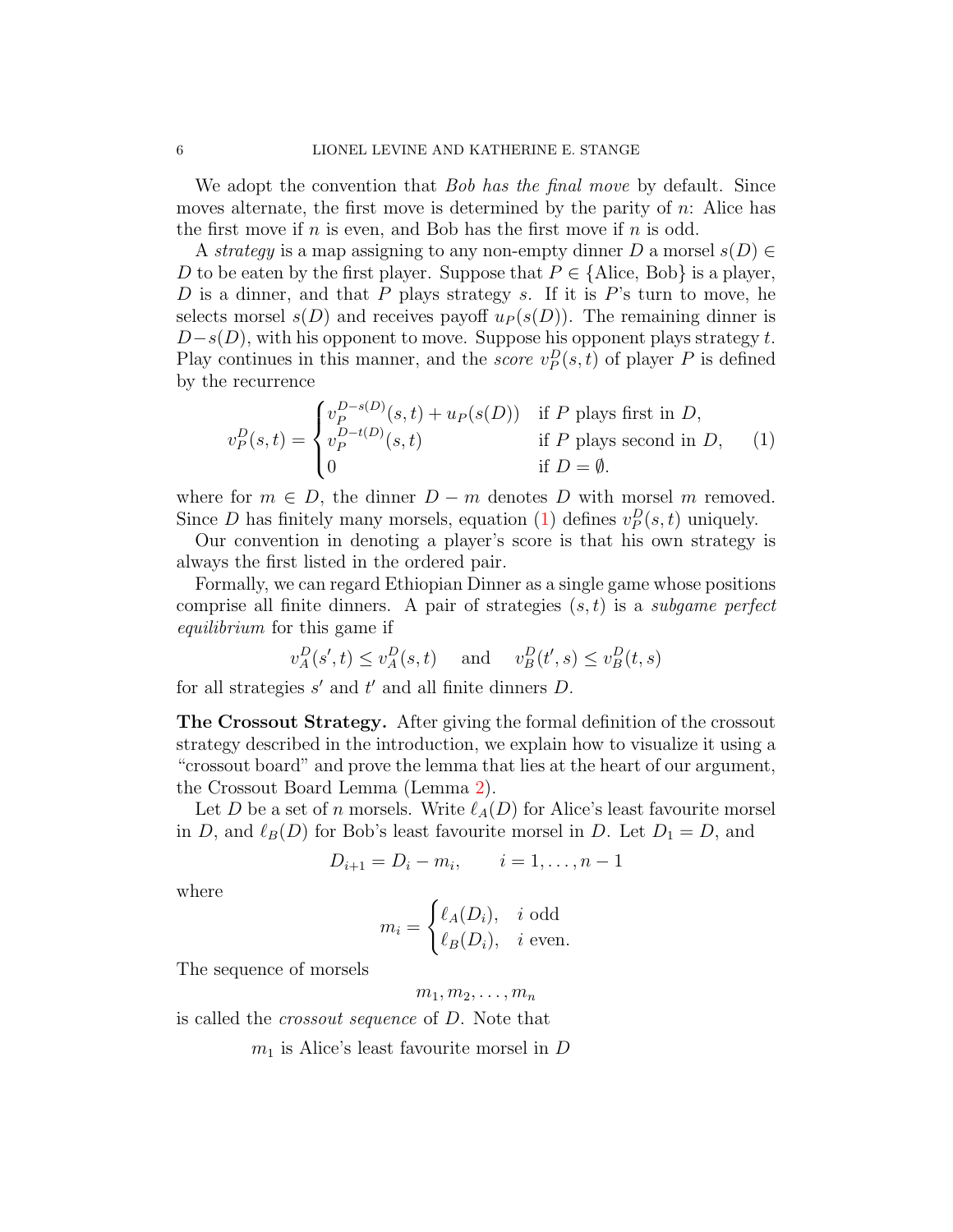### HOW TO MAKE THE MOST OF A SHARED MEAL 7



<span id="page-6-0"></span>FIGURE 2. Left: Example of a crossout board for a dinner D with 8 morsels. Labels on the axes indicate the crossout sequence. Right: The crossout board for the dinner  $D - m$ , in which a morsel m has been removed. By the Crossout Board Lemma, each label on the right is at least as far from the origin as the corresponding label on the left.

 $m_2$  is Bob's least favourite morsel in  $D - m_1$  $m_3$  is Alice's least favourite morsel in  $D - m_1 - m_2$  $m_4$  is Bob's least favourite morsel in  $D - m_1 - m_2 - m_3$ · · ·

Now suppose  $D$  is a dinner, i.e., a set of  $n$  morsels with Bob distinguished to move last. The *crossout strategy* c is defined by  $c(D) = m_n$ . Note that if both players play the crossout strategy, then they eat the morsels in reverse order of the crossout sequence:

$$
m_n = c(D)
$$
  
\n
$$
m_{n-1} = c(D - m_n)
$$
  
\n
$$
m_{n-2} = c(D - m_n - m_{n-1})
$$
  
\n
$$
\vdots
$$
  
\n
$$
m_1 = c(D - m_n - \dots - m_2).
$$

Thus  $m_1$ , which is Alice's least favorite morsel in  $D$ , is eaten by Bob on the last turn.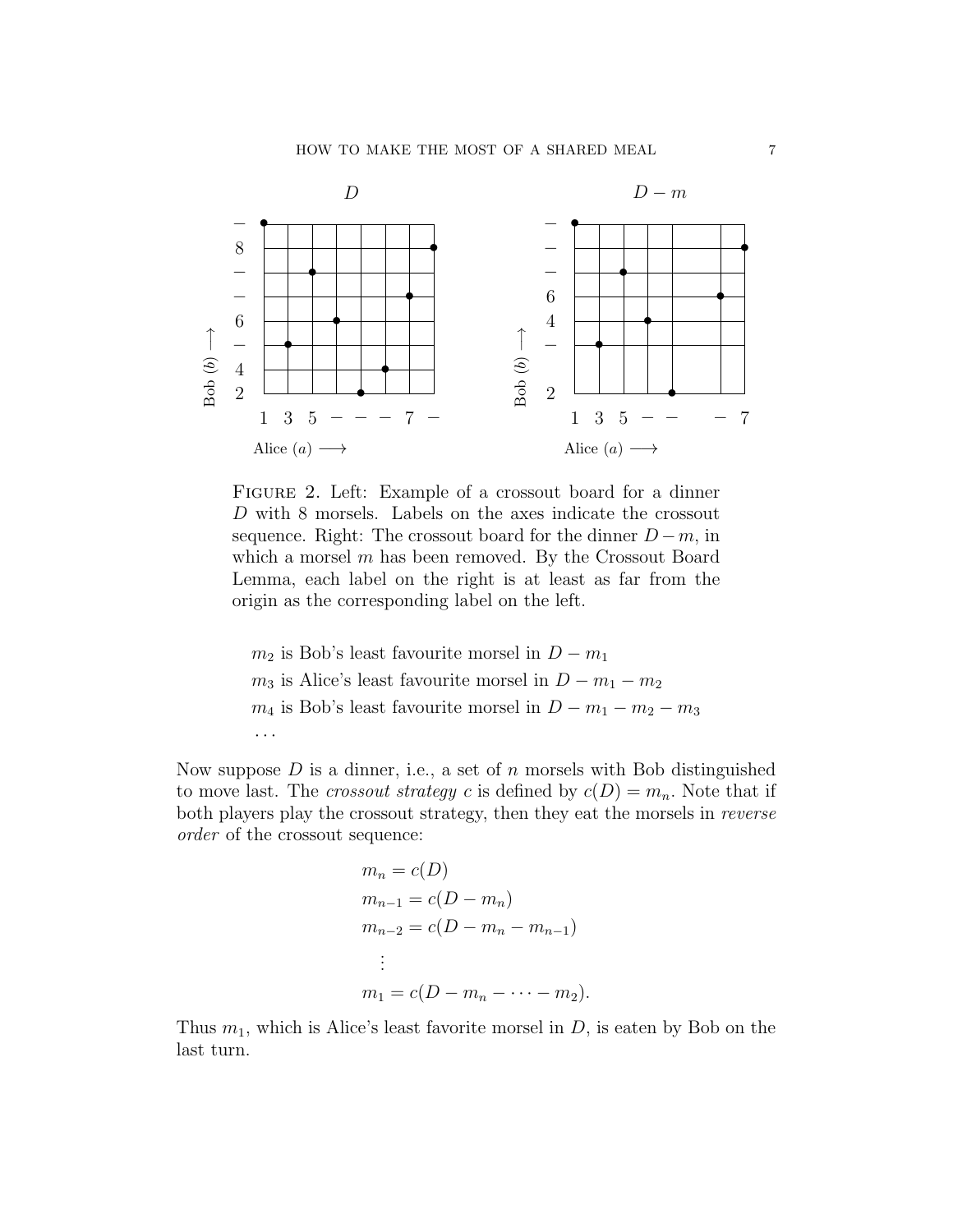Crossout boards. To prepare for the proof of Theorem [1,](#page-3-0) it is convenient to illustrate the crossout sequence with a crossout board, as in Figure [2.](#page-6-0) We display the dinner on a Cartesian coordinate plane: each morsel  $m = (a, b)$ is graphed as a dot at coordinate  $(a, b)$ . Since we assume that the players' preferences are totally ordered, each vertical or horizontal line passes through at most one morsel. The crossout sequence itself is indicated by writing the number (or *label*) i on the a-axis below  $m_i$  if i is odd, and on the b-axis to the left of  $m_i$  if i is even.

Figure [2](#page-6-0) shows the crossout board of the dinner

 $D = \{(1, 8), (2, 3), (3, 6), (4, 4), (5, 1), (6, 2), (7, 5), (8, 7)\}\$ 

and of  $D - m$ , where m is the morsel (6, 2). It is helpful to imagine placing the labels on a crossout board one at a time in increasing order. Alice starts at the left and scans rightward, placing the label 1 below her least favorite morsel. Then Bob starts at the bottom and scans upward, placing the label 2 to the left of his least favorite unlabeled morsel. The players alternate in this fashion until all morsels are labeled. Note that the labels on each axis appear in increasing order moving away from the origin. Alice always performs the first crossout, because of our convention that Bob has the last move. Hence, the odd labels appear on Alice's axis and the even labels on Bob's axis.

The central lemma needed to show that crossout is an equilibrium is the following.

<span id="page-7-0"></span>**Lemma 2** (Crossout Board Lemma). Let D be a dinner, and  $\widehat{D} \subset D$  a subdinner. For each  $k = 1, \ldots, |\widehat{D}|$  the location of label k in the crossout board of  $\widehat{D}$  is at least as far from the origin as the location of label k in the crossout board of D.

*Proof.* Let  $B$  be the crossout board for  $D$ , with crossout sequence

$$
m_1, m_2, \ldots, m_{|D|}.
$$

Let  $\widehat{B}$  be the crossout board for  $\widehat{D}$ , with crossout sequence

$$
\widehat{m}_1, \widehat{m}_2, \ldots, \widehat{m}_{|\widehat{D}|}.
$$

For morsels p and q of D, we write  $p \leq_D q$  to mean that p appears before q in the crossout sequence for D. If p and q are also morsels of  $\hat{D}$ , then we write  $p <_{\widehat{D}} q$  to mean that p appears before q in the crossout sequence for  $\widehat{D}$ . In particular, for any  $1 \leq j, k \leq |\widehat{D}|$  we have

<span id="page-7-1"></span>
$$
m_j \underset{D}{\leq} m_k \iff j < k \iff \widehat{m}_j \underset{\widehat{D}}{\leq} \widehat{m}_k. \tag{2}
$$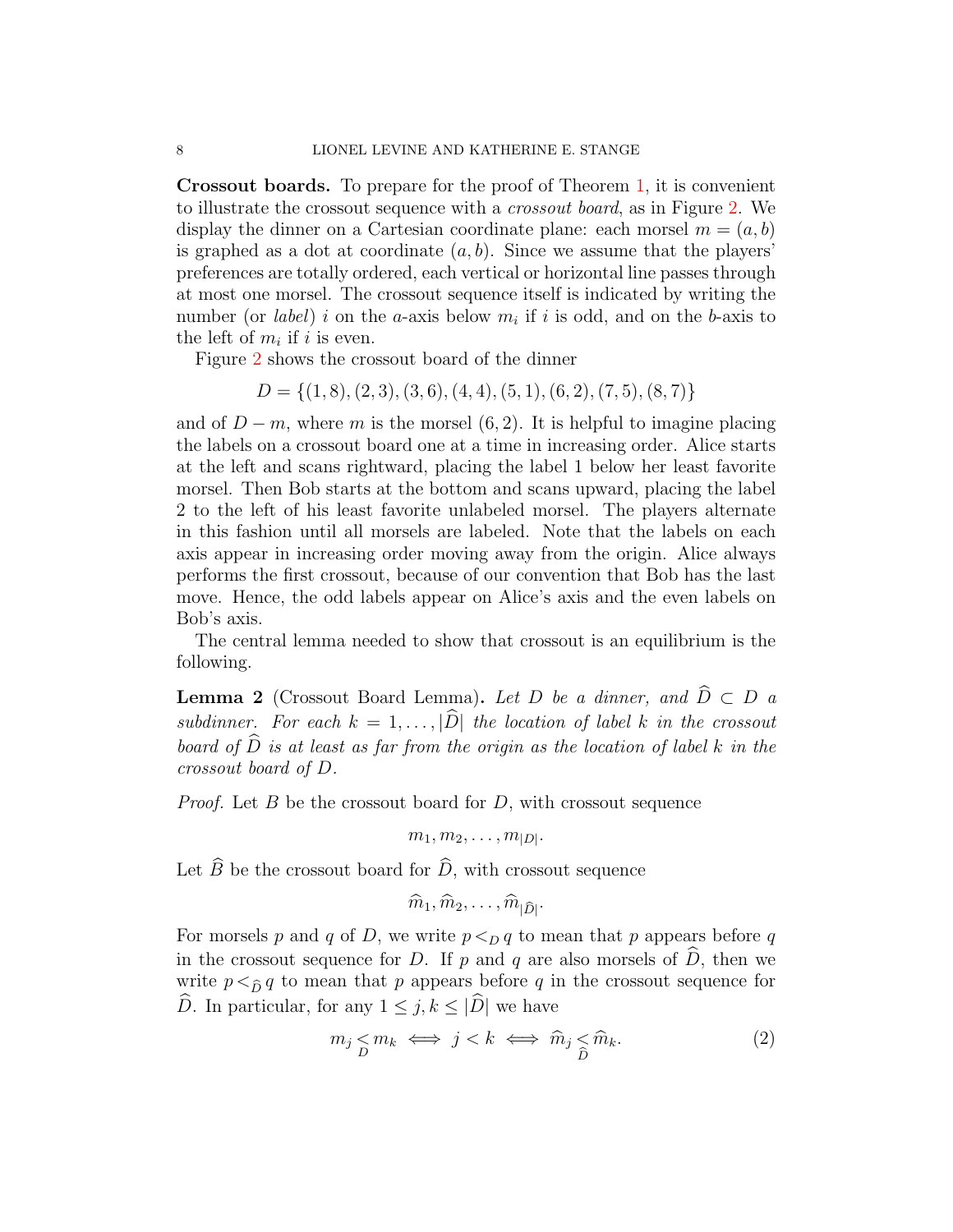

<span id="page-8-0"></span>FIGURE 3. If label k is closer to the origin in  $\widehat{B}$  than in B, then  $\hat{m}_k$  must have been labeled already in B by some  $j < k$ , i.e.  $\widehat{m}_k <_D m_k$ .

Given  $1 \leq k \leq |\widehat{D}|$  let us say k is jumpy if the label k is strictly closer to the origin in  $\widehat{B}$  than in B. We will show that there are no jumpy labels.

Let P be the player who places the label  $k$  (so P is Alice if  $k$  is odd, Bob if k is even). When  $P$  places the label  $k$  on board  $B$  next to the morsel  $m_k$ , this morsel is the closest available to the origin along P's axis. If k is jumpy, then the morsel  $\hat{m}_k$  is closer to the origin along P's axis, which means that  $\hat{m}_k$  is unavailable, that is, it was already labeled in B by some  $j < k$  (Figure [3\)](#page-8-0). Hence

<span id="page-8-1"></span>
$$
k \text{ is jumpy} \implies \widehat{m}_k \leq m_k. \tag{3}
$$

Note also that if  $\hat{m}_k <_{\hat{D}} m_k$ , then in the crossout sequence for  $\hat{B}$ , both  $\hat{m}_k$ and  $m_k$  are available at step k and  $\hat{m}_k$  is chosen. Therefore, the label k is placed closer to the origin in  $\hat{B}$  than in B. Hence

<span id="page-8-3"></span>
$$
\widehat{m}_k \le m_k \implies k \text{ is jump.} \tag{4}
$$

Now suppose for a contradiction that one of the labels  $1, \ldots, |\widehat{D}|$  is jumpy, and let k be the smallest jumpy label. Since  $\widehat{m}_k \in \widehat{D}$  and  $\widehat{D} \subset D$ , the morsel  $\hat{m}_k$  also belongs to D. Let j be its label on the crossout board of D; that is,

<span id="page-8-2"></span>
$$
m_j = \widehat{m}_k. \tag{5}
$$

Then

k is jumpy 
$$
\implies \widehat{m}_k \leq m_k
$$
 by (3)

$$
\implies m_j \le m_k \qquad \qquad \text{by (5)}
$$

 $\Rightarrow j < k$  by [\(2\)](#page-7-1)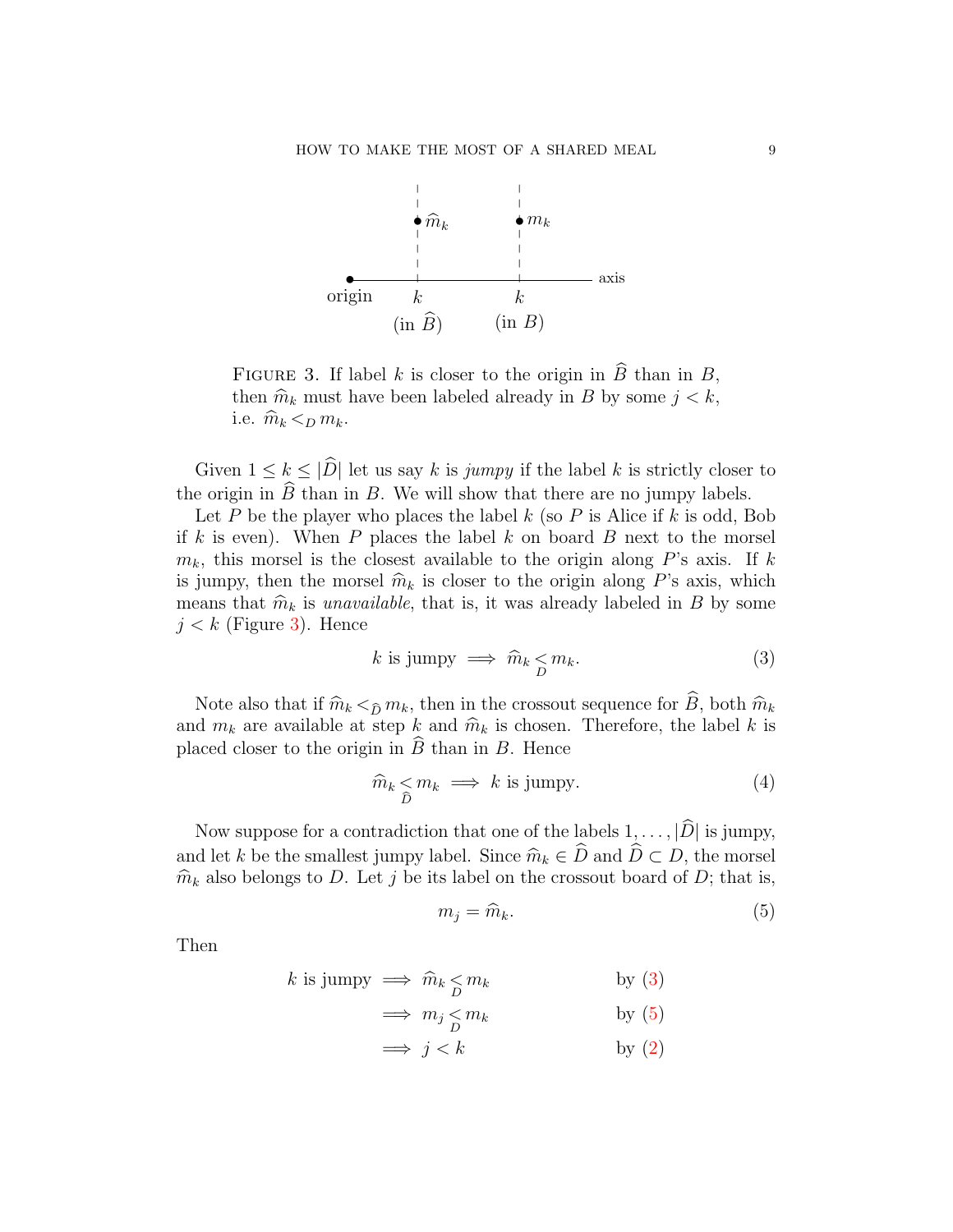$$
\implies \widehat{m}_j \leq \widehat{m}_k \qquad \qquad \text{by (2)}
$$
  

$$
\implies \widehat{m}_j \leq m_j \qquad \qquad \text{by (5)}
$$

 $\implies j$  is jumpy by [\(4\)](#page-8-3)

That is,  $j < k$  and j is jumpy. But k was the smallest jumpy label. This contradiction shows that there are no jumpy labels, completing the proof.  $\Box$ 

The crossout scores  $\chi_A(D)$  and  $\chi_B(D)$  are the scores for Alice and Bob when both play the crossout strategy; that is,

$$
\chi_A(D) = v_A^D(c, c) = m_2 + m_4 + \dots + m_{2\lfloor n/2 \rfloor}
$$
  

$$
\chi_B(D) = v_B^D(c, c) = m_1 + m_3 + \dots + m_{2\lfloor n/2 \rfloor - 1}.
$$

These scores are easy to read off from the crossout board: The unlabeled morsel locations on a player's axis are precisely the utilities of the morsels he eats if both players follow the crossout strategy. Therefore, the crossout scores  $\chi_A(D)$  and  $\chi_B(D)$  are obtained by summing the unlabeled locations (marked with dashes in Figure [2\)](#page-6-0) on the a- and b-axes respectively. For instance, for the board D pictured in Figure [2,](#page-6-0) we have  $\chi_A(D) = 4+5+6+8$ and  $\chi_B(D) = 3 + 5 + 6 + 8$ .

If we also wish to show the order of play, we can label the  $a$ -coordinate of the morsel eaten by Alice in turn  $i$  with the symbol  $A_i$ , and the b-coordinate of the morsel eaten by Bob in turn j with the symbol  $B_i$  as shown in Figure [4.](#page-10-0) Alice's score is the sum of the a-coordinates labeled with  $A$ 's, and Bob's score is the sum of the b-coordinates labeled with  $B$ 's.

In D of Figure [4](#page-10-0) we see that Alice, who plays first, eats her favourite morsel  $(8, 7)$  on her first turn. In the remaining game  $D - (8, 7)$ , Bob moves first but does not eat his favourite morsel (1, 8) until his last move (for such is Alice's loathing for it that he can safely ignore it until the end). An interesting property of the crossout strategy, which we leave as an exercise to the reader since it is not needed for the proof of the main theorem, is that if both players follow it, then the first player eventually eats her favourite morsel.

The Main Lemma. The next lemma shows that neither player can improve his crossout score by choosing a different first morsel.

<span id="page-9-0"></span>**Lemma 3** (Main Lemma). Let D be a dinner, and let m be a morsel of D. Let  $P$  be the player to move first in  $D$ . Then

$$
u_P(m) + \chi_P(D-m) \leq \chi_P(D).
$$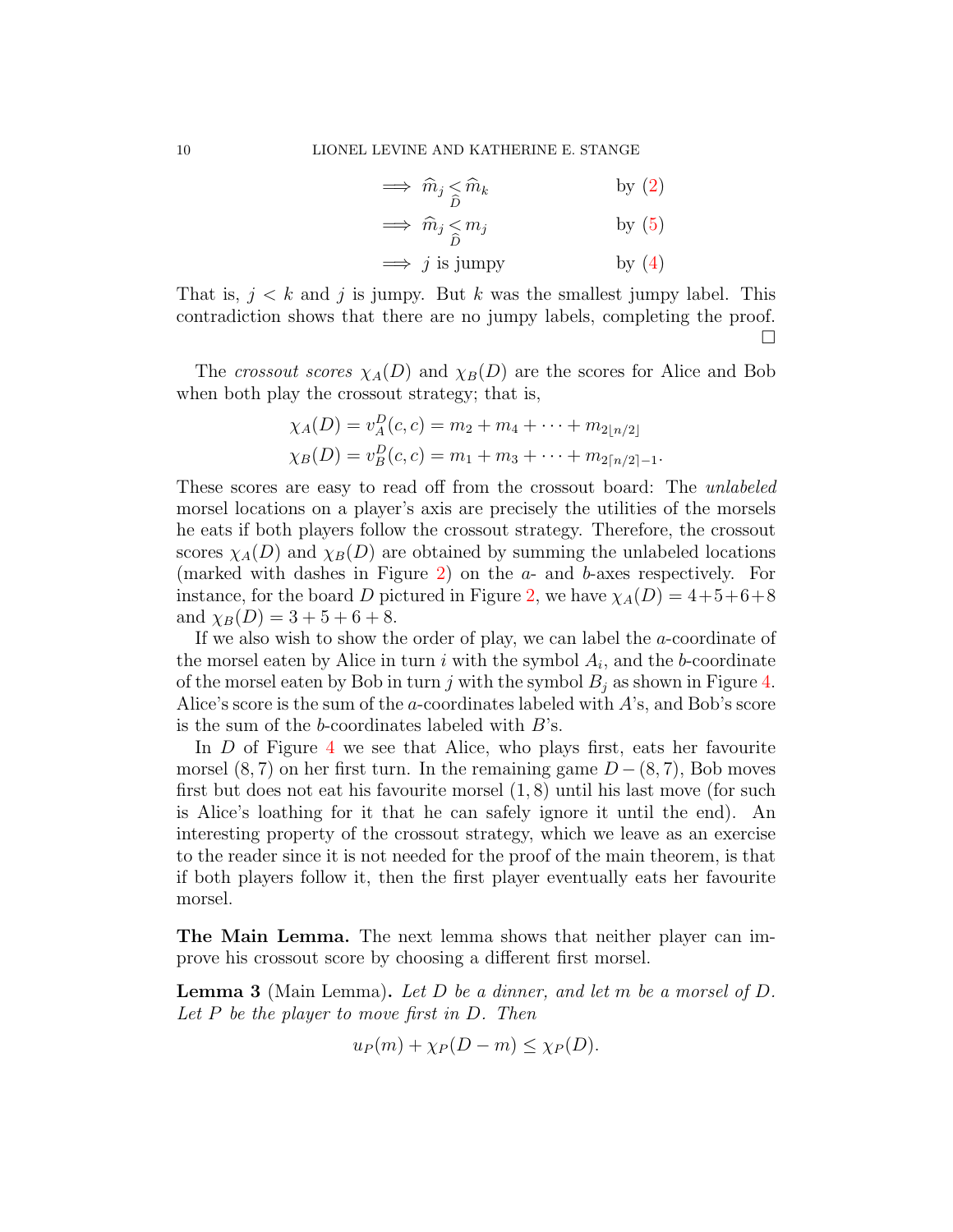

<span id="page-10-0"></span>FIGURE 4. A crossout board showing the sequence of play: Alice eats the morsel above the label  $A_i$  on turn i, and Bob eats the morsel to the right of the label  $B_j$  on turn j.

*Proof.* We compare the crossout boards for D and  $D - m$ . (An example is illustrated in Figure [2.](#page-6-0)) In the latter, a morsel has been removed. Player P is the second player to move in  $D - m$ , so he swallows one fewer morsel in  $D-m$  than in D. This means the number of labels on P's axis is the same in the crossout boards of D and  $D-m$ . By the Crossout Board Lemma [2,](#page-7-0) each label on the board for  $D-m$  is no closer to the origin than the corresponding label on the board for D. Therefore the sum of the labeled positions on P's axis is at least as large in  $D - m$  as in D. Hence the sum of the *unlabeled* positions on P's axis is no larger in  $D - m$  than in D. For D, this sum is the crossout score  $\chi_P(D)$ . For the board  $D - m$ , this sum consists of the score  $\chi_P (D - m)$  plus the utility  $u_P (m)$  of the removed morsel m.

**Proof of Theorem [1.](#page-3-0)** Let D be a dinner of n morsels, and let c be the crossout strategy. We induct on n to show that for any player  $P \in \{A, B\}$ and any strategy s,

$$
v_P^D(s,c) \le v_P^D(c,c).
$$

The base case  $n = 1$  is trivial because c is the only strategy: In a game with one morsel, the only thing you can do is eat it!

On to the inductive step: Suppose first that  $P$  is the first player to move in D. Let  $m = s(D)$ . Then

$$
v_P^D(s, c) = u_P(m) + v_P^{D-m}(s, c)
$$
 by (1)  

$$
\leq u_P(m) + v_P^{D-m}(c, c)
$$
 by the inductive hypothesis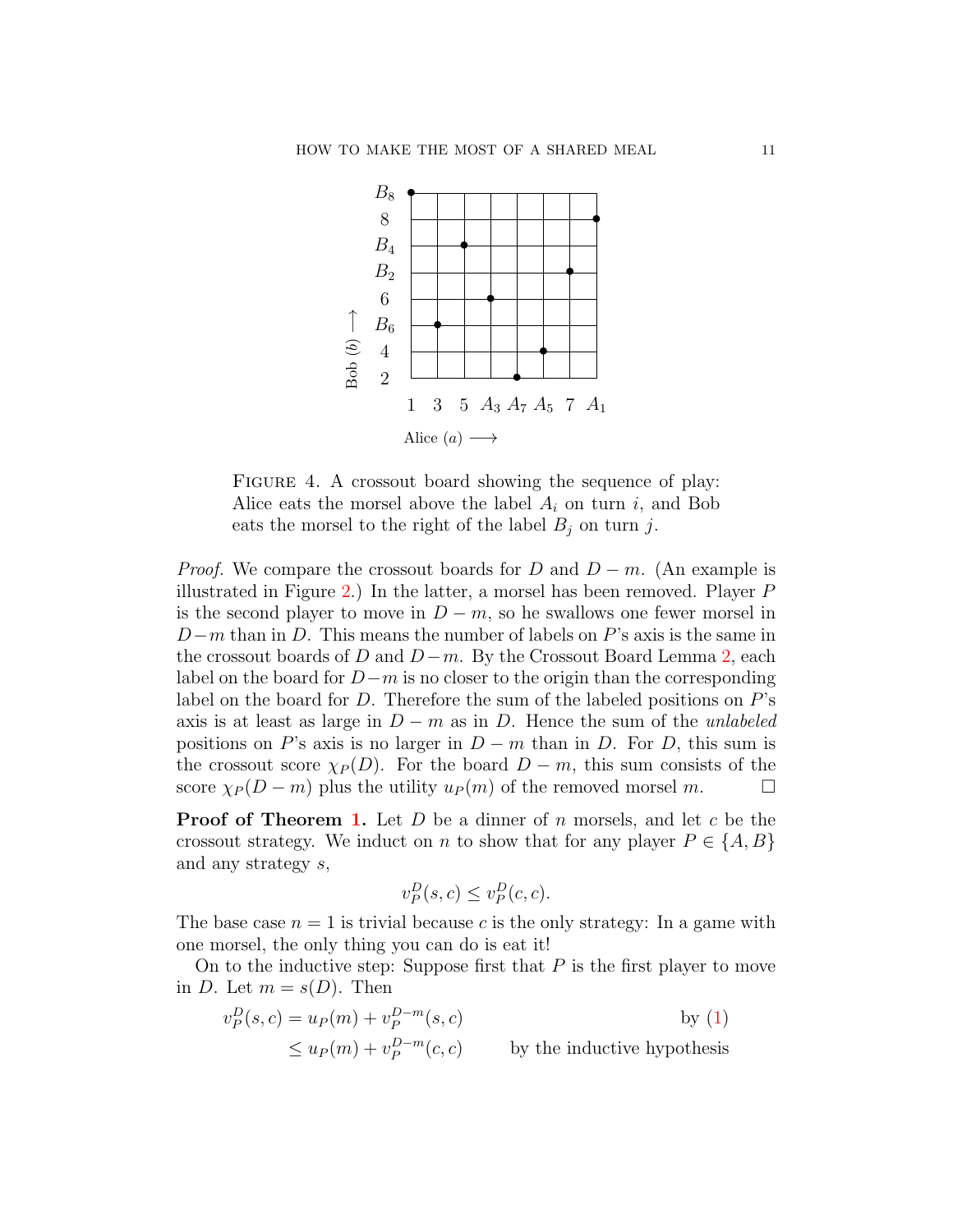$\leq v_P^D$ 

by Main Lemma [3.](#page-9-0)

It remains to consider the case that  $P$  is the second player to move in  $D$ . Letting  $m = c(D)$ , we have by the inductive hypothesis and [\(1\)](#page-5-0),

$$
v_P^D(s, c) = v_P^{D-m}(s, c) \le v_P^{D-m}(c, c) = v_P^D(c, c)
$$

which completes the proof.

### Concluding Remarks

We have analyzed Ethiopian Dinner as a non-cooperative game, and found an efficiently computable subgame perfect equilibrium, the crossout strategy. Here we discuss its efficiency, and mention some variants and generalizations.

**Pareto Inefficiency.** A strategy pair  $(s, t)$  is called *Pareto inefficient* if there exists another pair  $(s', t')$  that results in at least as good an outcome for both players and a strictly better outcome for one of them. An equilibrium may be Pareto inefficient, as demonstrated by the famous Prisoner's Dilemma, in which both players do better by mutual cooperation than by mutual defection even though mutual defection is the unique equilibrium [\[8\]](#page-16-2).

For the permutation dinner shown in Figure [1,](#page-2-0) we see that  $(c, c)$  is Pareto efficient because there are no dots lying (weakly) both above and to the right of the crossout score ( $\bullet$ ). However,  $(c, c)$  is not Pareto efficient in general. Among permutation dinners, the smallest counterexamples occur for dinners of size 6, for which there are two:

$$
\{(1,5), (2,1), (3,2), (4,3), (5,4), (6,6)\},\{(1,5), (2,1), (3,2), (4,4), (5,6), (6,3)\}.
$$

To see how common this phenomenon is, we used Sage Mathematics Soft-ware [\[10\]](#page-16-1) to check 10 000 randomly generated permutation dinners of size 16 for Pareto efficiency: All but 672 were Pareto efficient, and all but 241 were weakly Pareto efficient (that is, no other strategy pair resulted in strict improvements for both players). The improvement in scores achieved by alternate strategies was small: the largest improvement for any player was less than 8%. These findings provide some evidence that the crossout strategy is reasonably efficient. See  $[2,$  Theorem 1 for a proof that crossout is Pareto efficient with respect to a natural partial order on outcomes.

Generalized payoffs. The outcome of an Ethiopian Dinner is a partition of the index set  $\{1, \ldots, n\}$  into a set  $A = \{i_1, \ldots, i_{\lfloor n/2 \rfloor}\}\$  of  $\lfloor n/2 \rfloor$  morsels eaten by Alice and a set  $B = \{j_1, \ldots, j_{\lceil n/2 \rceil}\}\$  of  $\lceil n/2 \rceil$  morsels eaten by Bob.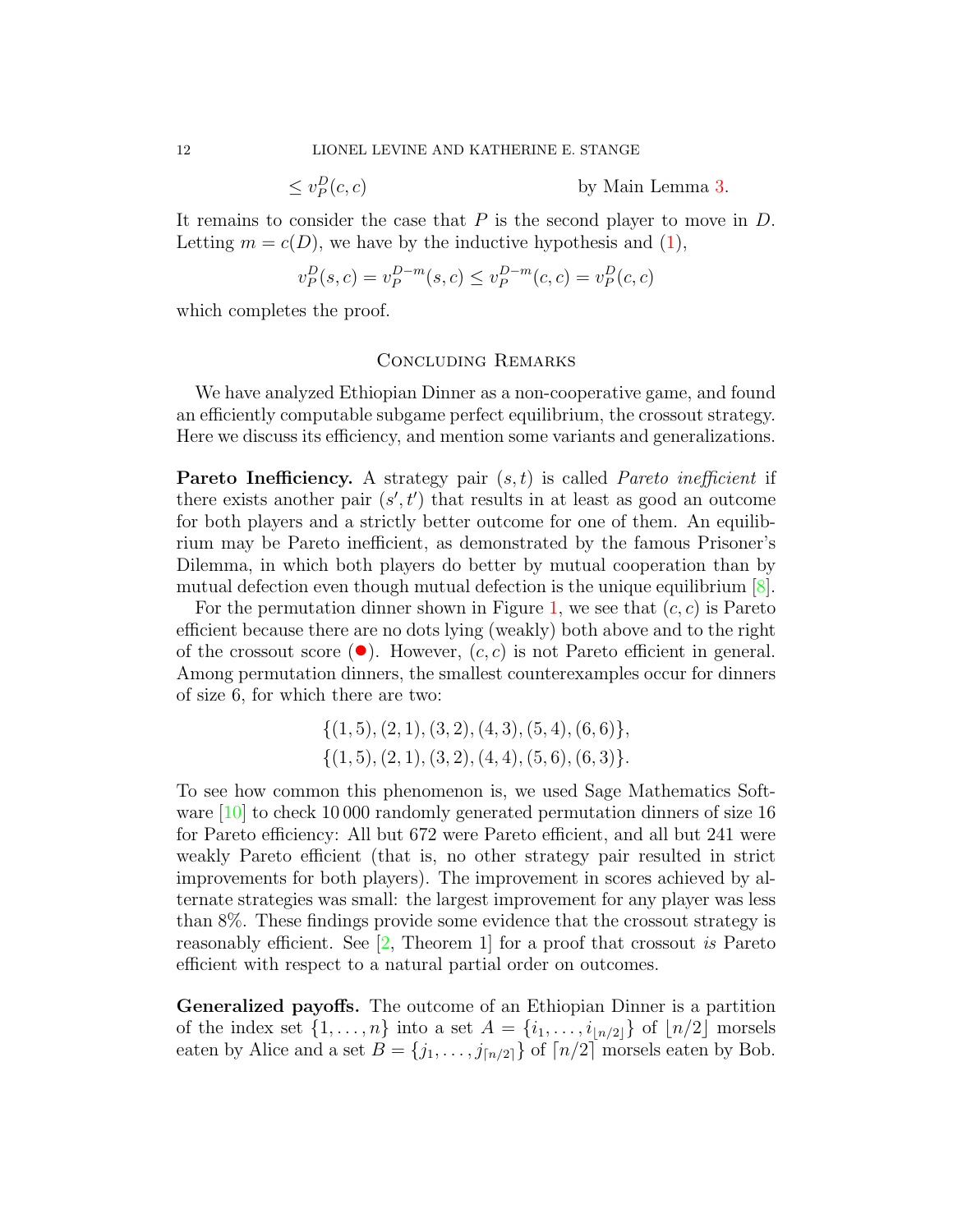We have assumed that the final scores (payoffs) for Alice and Bob take the form

$$
p_A = \sum_{i \in A} a_i, \qquad p_B = \sum_{j \in B} b_j.
$$

This particular payoff function is not essential for the argument, however. Let

$$
f_A: \mathbb{R}^{\lfloor n/2 \rfloor} \to \mathbb{R}, \qquad f_B: \mathbb{R}^{\lceil n/2 \rceil} \to \mathbb{R}
$$

be functions that are strictly increasing in each coordinate, and symmetric with respect to permutations of the coordinates. Then the Ethiopian Dinner game with payoffs

$$
p_A = f_A(a_{i_1}, \ldots, a_{i_{\lfloor n/2 \rfloor}}), \qquad p_B = f_B(b_{j_1}, \ldots, b_{j_{\lfloor n/2 \rfloor}})
$$

has crossout as its optimal strategy. Indeed, the proof we have given uses only the relative order of the  $a_i$  and the  $b_j$ , and not their actual values.

One could also generalize the payoff function so that Alice's payoff depends not only on the morsels she ate but also on the morsels Bob ate, and vice versa. A natural choice is

$$
p_A = \sum_{i \in A} a_i + \beta \sum_{j \in B} b_j,
$$
  

$$
p_B = \alpha \sum_{i \in A} a_i + \sum_{j \in B} b_j.
$$

That is, Alice's payoff is the sum of her own utilities of the morsels she ate, plus  $\beta$  times the sum of the utilities to Bob of the morsels Bob ate. Bob's payoff is defined similarly. The parameters  $\alpha$  and  $\beta$  measure the "friendliness" or degree of common interest of the players. The scenario of friends eating in an Ethiopian restaurant might correspond to values of  $\alpha$  and  $\beta$  strictly between 0 and 1. One can also imagine scenarios with  $\beta > 1$ : perhaps Alice is Bob's mother and the morsels in question are brussels sprouts.

All of these games turn out to be equivalent to Ethiopian Dinner. Suppose we are considering the payoffs  $p_A$  and  $p_B$  on the dinner D consisting of morsels  $m_i = (a_i, b_i)$  for  $i = 1, \ldots, n$ . Translating all of a player's utilities by an additive constant has no effect on strategy, so we may assume that  $\sum_{i=1}^{n} a_i = \sum_{i=1}^{n} b_i = 0$ . Then

$$
\sum_{j \in B} b_j = -\sum_{i \in A} b_i, \qquad \sum_{i \in A} a_i = -\sum_{j \in B} a_j.
$$

Now let  $D'$  be the dinner consisting of morsels

$$
m'_{i}=(a_{i}-\beta b_{i}, b_{i}-\alpha a_{i}), \qquad i=1,\ldots,n.
$$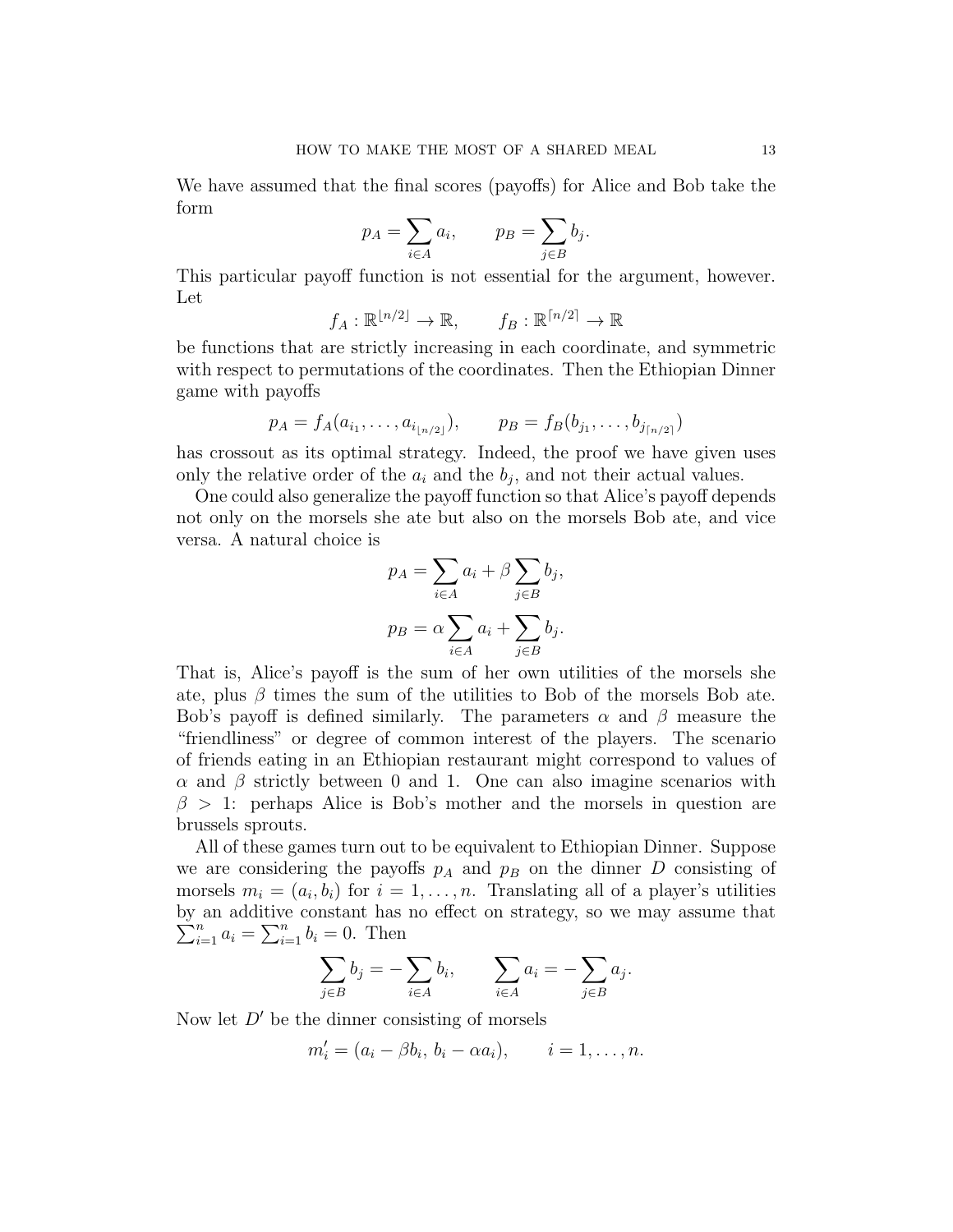Any strategy s on  $D$  has a corresponding strategy s' on  $D'$  (which chooses  $m'_i$  whenever s chooses  $m_i$ , and

$$
p_{\cal P}^D(s,t)=v_{\cal P}^{D'}(s',t')
$$

for both players  $P \in \{A, B\}$ . In other words, the modified payoff in D equals the usual Ethiopian Dinner payoff in  $D'$ . Therefore the pair  $(s, s)$  is an equilibrium for D, where s is such that  $s' = c$  is the crossout strategy on  $D'$ .

We distinguish two extreme cases:

If  $\alpha = \beta = -1$ , then the game is zero-sum. In the terminology of combinatorial game theory, each morsel  $m = (a, b)$  is a *switch*  $\{a | -b\}$ , so the full game is a sum of switches. The morsel  $(a, b)$  has temperature  $a + b$ , and optimal play proceeds in order of decreasing temperature (see [\[1\]](#page-16-6) for background). The equivalent Ethiopian Dinner  $D'$  has morsels  $(a_i + b_i, a_i + b_i)$  of equal appeal to both players, and crossout on  $D'$  gives the same decreasingtemperature play.

If  $\alpha = \beta = 1$ , then the game is fully cooperative. Both players have the same goal of maximizing their joint welfare. Since the game rules constrain them to alternate moves, the optimal play is the following: order the morsels  $m_1, \ldots, m_n$  so that  $a_i - b_i$  is a decreasing function of i. Alice takes morsels  $m_1, \ldots, m_{\lfloor n/2 \rfloor},$  and Bob takes morsels  $m_{\lfloor n/2 \rfloor+1}, \ldots, m_n$ . In this case, the equivalent Ethiopian Dinner D' has morsels  $(a_i - b_i, b_i - a_i)$  and crossout on  $D'$  gives the optimal strategy just described. Figure [5](#page-14-0) shows examples of crossout boards for a zero-sum (competitive) dinner and a cooperative dinner.

We can measure the "cooperativeness" of a permutation dinner by its inversions. Let  $\pi = (\pi_1, \ldots, \pi_n)$  be a permutation of  $1, \ldots, n$ . For each pair of indices  $i < j$  such that  $\pi_i > \pi_j$ , we call the pair  $(i, j)$  a left inversion of  $\pi$  and the pair  $(\pi_i, \pi_j)$  a *right inversion* of  $\pi$ . Both players should be pleased with a permutation dinner if it has a lot of inversions, because each inversion represents a pair of morsels  $m_i$ ,  $m_j$  such that Alice prefers  $m_j$  while Bob prefers  $m_i$ . Hopkins and Jones [\[5\]](#page-16-7) show that if the left inversions of  $\pi$ are a subset of the left inversions of  $\pi'$ , then Alice's crossout score for the permutation dinner  $\pi'$  is at least as good as for  $\pi$ . In fact they show more: there is a bijection between the set of morsels Alice eats in  $\pi$  and the set she eats in  $\pi'$  such that each morsel eaten in  $\pi'$  is at least as tasty to Alice as corresponding one in  $\pi$ . (Alice prefers a prime piece of pie to an ordinary one: after all, who wouldn't?) Likewise, Bob prefers dinners with a lot of right inversions. (Curiously, although right inversions are in bijection with left inversions, set inclusion of right inversions induces a different partial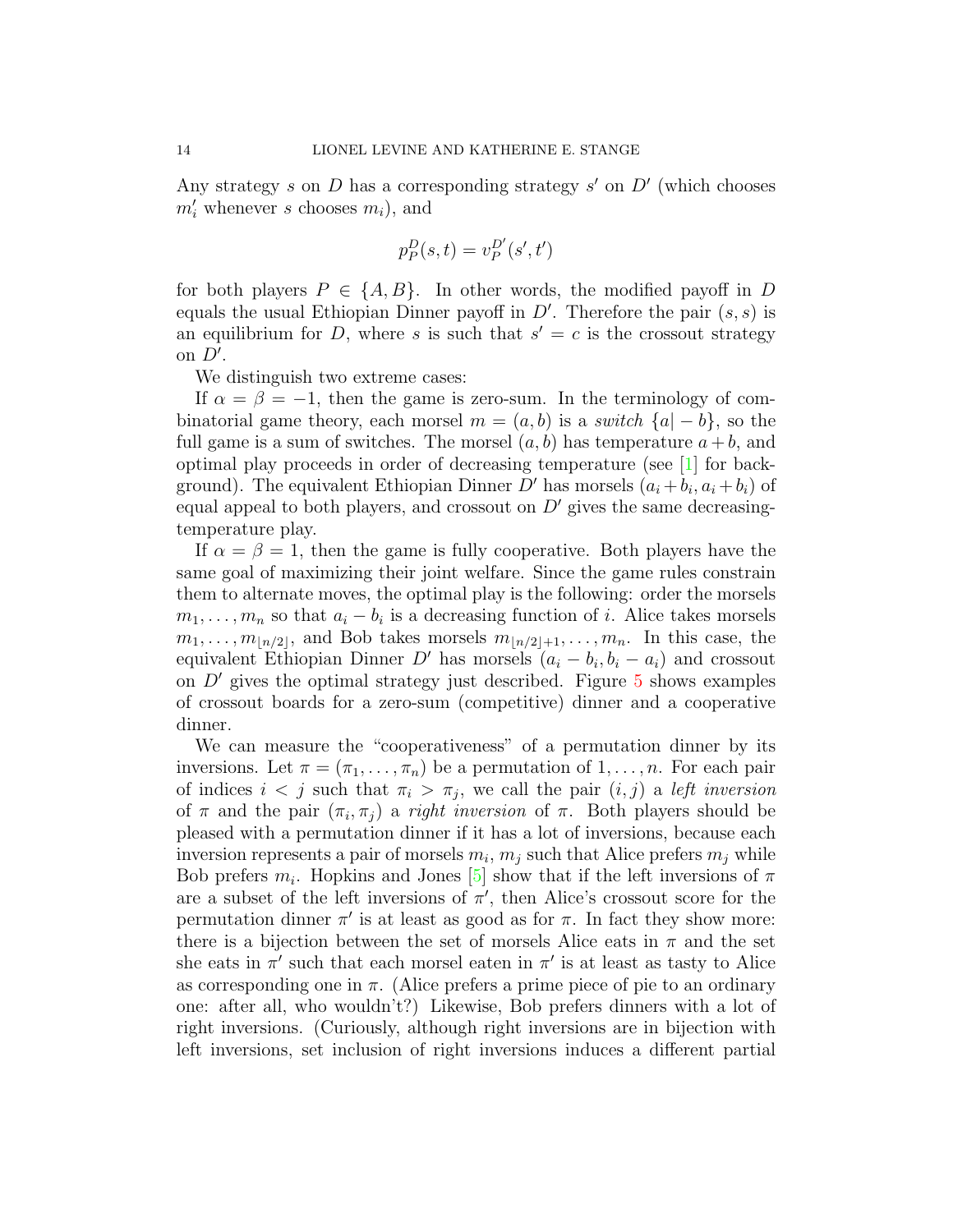

<span id="page-14-0"></span>FIGURE 5. Crossout boards for a fully competitive and fully cooperative dinner.

ordering on permutations than does set inclusion of left inversions, as the reader can verify for permutations of 3 elements!)

Cake cutting and envy-free division. There is a large literature on *cakecutting*  $[3]$  in which a cake (identified with the interval  $[0, 1]$ ) comes equipped with a measure for each player describing the utility to him of eating a given piece. One problem is to find an envy-free partition of the cake, which means that each player prefers the piece assigned to him over the pieces assigned to the other players. When the cake is comprised of indivisible slices, this criterion becomes impossible to achieve in general, and finding an envy-minimizing allocation is a hard computational problem [\[7\]](#page-16-9). The outcome of the crossout strategy is reasonably close to envy-free: the first player is not envious, and the second player's envy is bounded by the utility of his favourite morsel. Another way of achieving an approximately envyfree allocation is described in [\[7,](#page-16-9) Theorem 2.1]. The algorithm described there is even faster than crossout, because it does not require sorting the lists of utilities.

### Open questions

We conclude by describing a few natural variants that we do not know how to analyze.

**Delayed gratification.** Suppose that the utilities  $u_A(m)$  and  $u_B(m)$  depend not only on the morsel  $m$  but on when it is eaten. A natural choice is to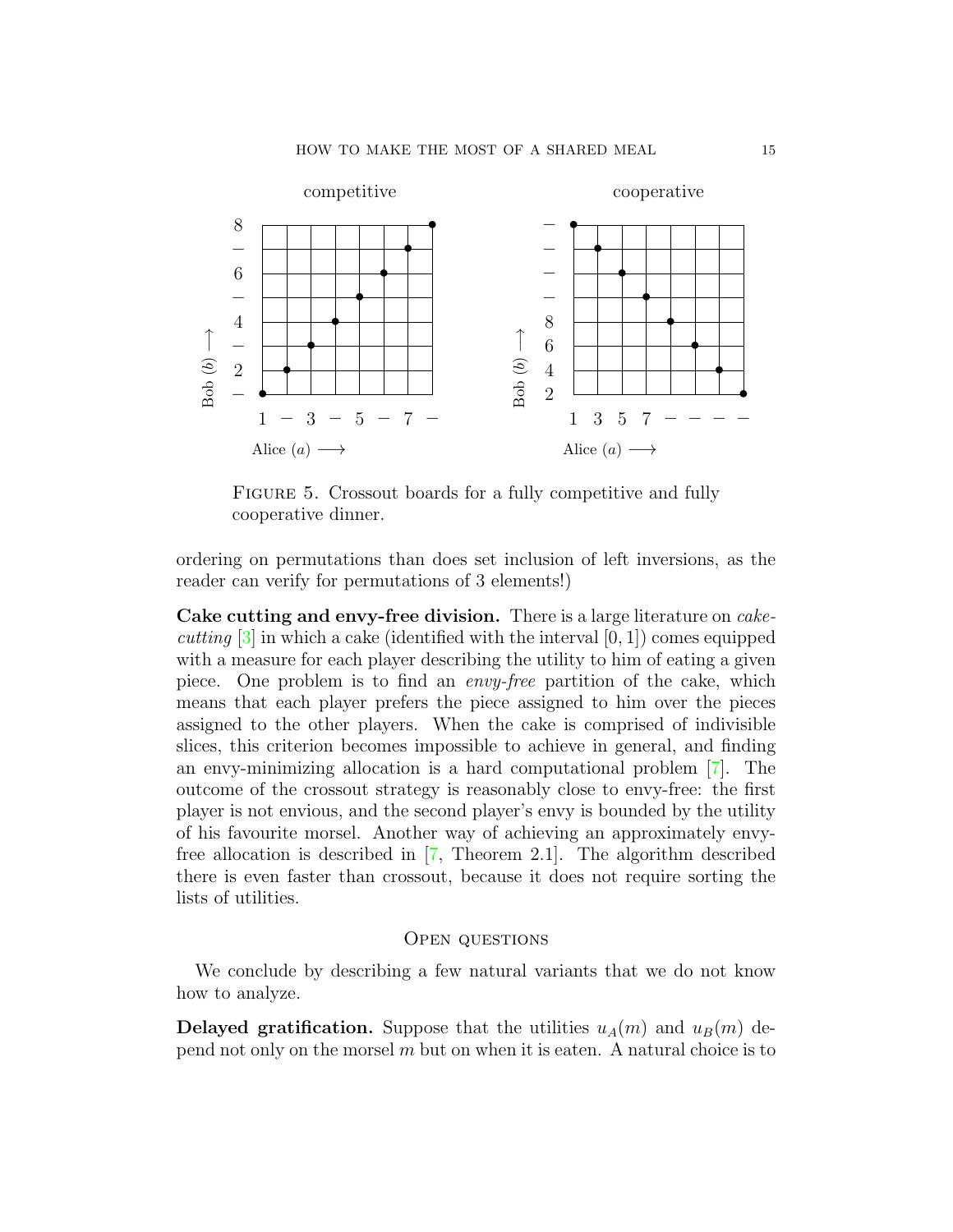value a morsel eaten on turn i with  $\lambda^i$  times its usual value, for a parameter  $\lambda$  < 1. Thus, a morsel declines in value the longer it remains on the plate (perhaps the delicate flavours are fading). The choice of exponential decay  $\lambda^i$ corresponds to the common assumption in economics that a payoff received in the future should be discounted to its net present value according to the prevailing interest rate: if the interest rate is  $\alpha$ , then  $\lambda = 1/(1 + \alpha)$ . In the resulting game, each player feels an urgency to eat her favourites early on. Because time-sensitive payoffs break the symmetry assumption, our proof of equilibrium does not apply. Can the crossout strategy be modified to produce an equilibrium?

Inaccessible morsels. Ethiopian food is served atop injera, a layer of spongy bread that can only be eaten once it is revealed. If the game is played with the requirement that the order of consumption must respect a fixed partial ordering on the morsels, the crossout strategy may not be an allowable strategy. What should take its place?

Three's a crowd. Ethiopian Dinner resembles the process of draft picks in sports: each team participating in the draft has its own belief about how much each player is worth, and the teams draft players one at a time according to some predetermined order of play. Typically, many teams (more than two!) participate in the draft. Brams and Straffin [\[2\]](#page-16-5) point out a number of pathologies in the case when the number of teams is greater than two: for example, it may be to a team's advantage to choose later in the draft. The crossout strategy for Ethiopian Dinner does not seem to apply when three or more people are sharing the meal, so we end with the following question: Is there an efficiently computable equilibrium for Ethiopian Dinner with three or more players?

Acknowledgements. We thank the Centre for Experimental and Constructive Mathematics at Simon Fraser University for providing computer resources, and we are grateful to Elwyn Berlekamp, Kevin Doerksen, Eric LeGresley, James Propp, Scott Sheffield and Jonathan Wise for useful suggestions. Thanks to Renato Paes Leme for bringing reference [\[6\]](#page-16-0) to our attention.

We especially thank Asmara Restaurant in Cambridge, MA for the shared meal that inspired this paper. (The clear winner on that occasion was the first author's wife, whose strategy was to ignore all talk of game theory and eat all of her favourite morsels while her dinner companions were distracted by analyzing the game.)